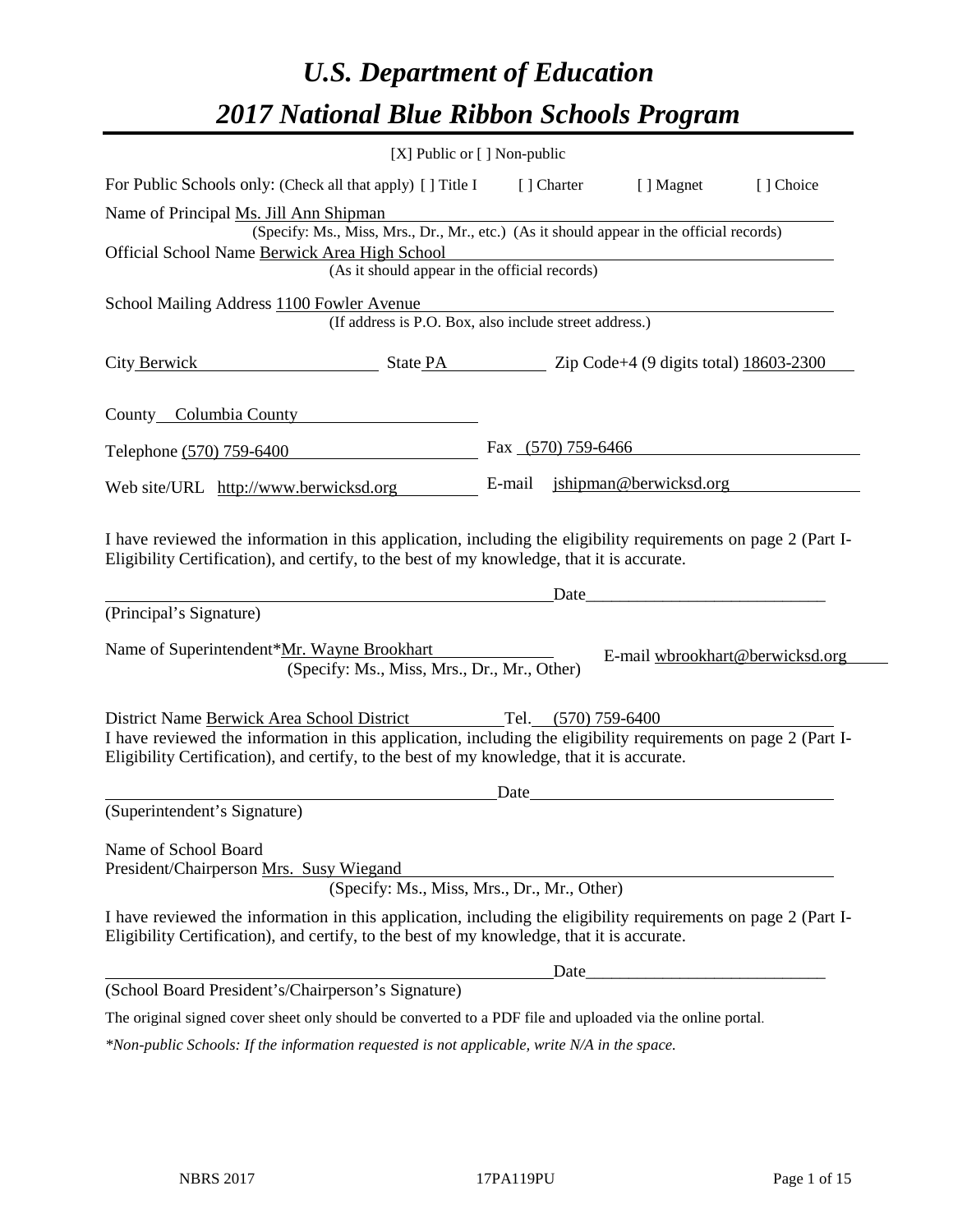The signatures on the first page of this application (cover page) certify that each of the statements below, concerning the school's eligibility and compliance with U.S. Department of Education and National Blue Ribbon Schools requirements, are true and correct.

- 1. The school configuration includes one or more of grades K-12. (Schools on the same campus with one principal, even a K-12 school, must apply as an entire school.)
- 2. All nominated public schools must meet the state's performance targets in reading (or English language arts) and mathematics and other academic indicators (i.e., attendance rate and graduation rate), for the all students group and all subgroups, including having participation rates of at least 95 percent using the most recent accountability results available for nomination.
- 3. To meet final eligibility, all nominated public schools must be certified by states prior to September 2017 in order to meet all eligibility requirements. Any status appeals must be resolved at least two weeks before the awards ceremony for the school to receive the award.
- 4. If the school includes grades 7 or higher, the school must have foreign language as a part of its curriculum.
- 5. The school has been in existence for five full years, that is, from at least September 2011 and each tested grade must have been part of the school for the past three years.
- 6. The nominated school has not received the National Blue Ribbon Schools award in the past five years: 2012, 2013, 2014, 2015, or 2016.
- 7. The nominated school has no history of testing irregularities, nor have charges of irregularities been brought against the school at the time of nomination. The U.S. Department of Education reserves the right to disqualify a school's application and/or rescind a school's award if irregularities are later discovered and proven by the state.
- 8. The nominated school has not been identified by the state as "persistently dangerous" within the last two years.
- 9. The nominated school or district is not refusing Office of Civil Rights (OCR) access to information necessary to investigate a civil rights complaint or to conduct a district-wide compliance review.
- 10. The OCR has not issued a violation letter of findings to the school district concluding that the nominated school or the district as a whole has violated one or more of the civil rights statutes. A violation letter of findings will not be considered outstanding if OCR has accepted a corrective action plan from the district to remedy the violation.
- 11. The U.S. Department of Justice does not have a pending suit alleging that the nominated school or the school district as a whole has violated one or more of the civil rights statutes or the Constitution's equal protection clause.
- 12. There are no findings of violations of the Individuals with Disabilities Education Act in a U.S. Department of Education monitoring report that apply to the school or school district in question; or if there are such findings, the state or district has corrected, or agreed to correct, the findings.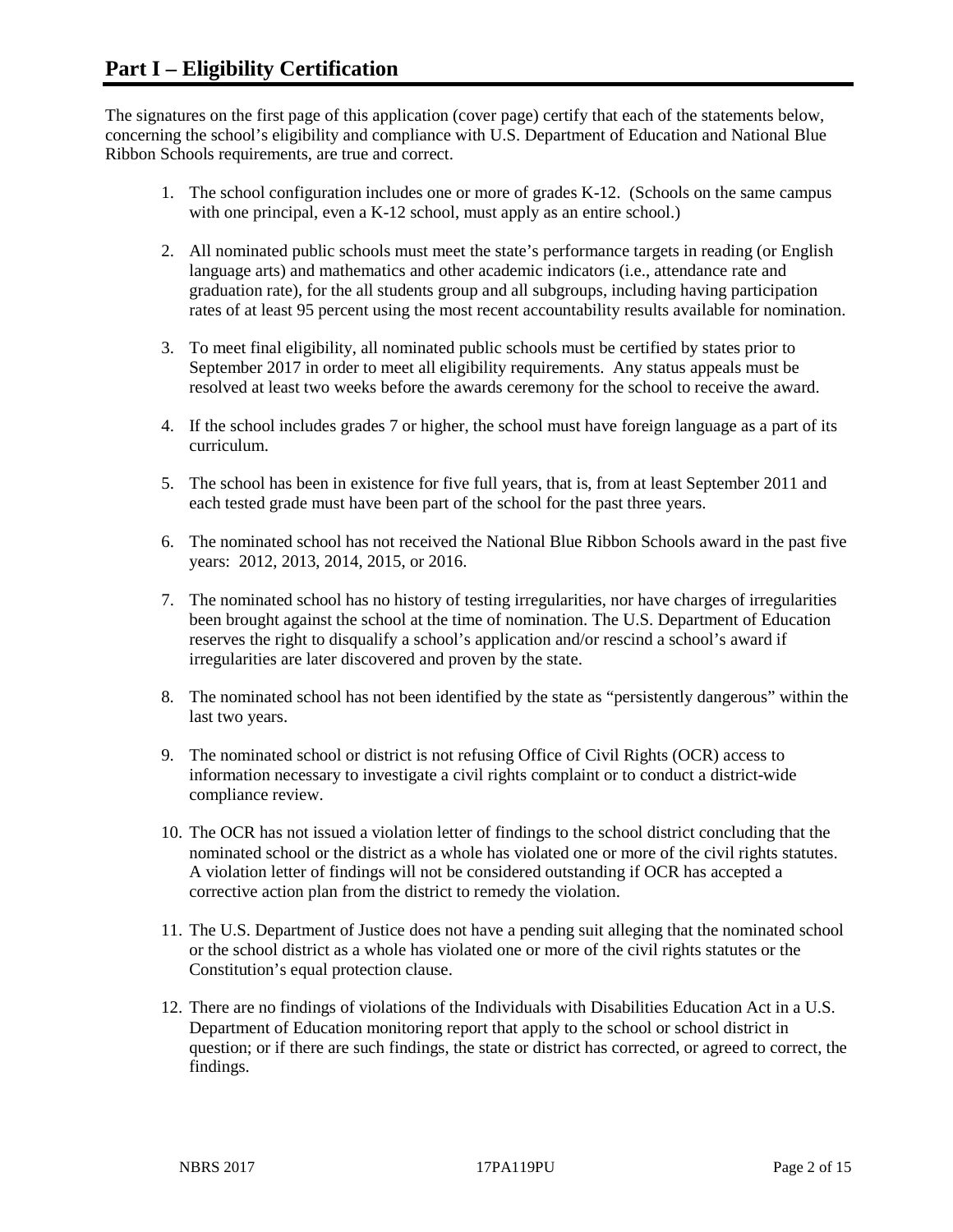#### **Data should be provided for the most recent school year (2016-2017) unless otherwise stated.**

#### **DISTRICT**

1. Number of schools in the district  $\frac{3}{2}$  Elementary schools (includes K-8) (per district designation): 1 Middle/Junior high schools 1 High schools 0 K-12 schools

5 TOTAL

**SCHOOL** (To be completed by all schools)

- 2. Category that best describes the area where the school is located:
	- [] Urban or large central city [ ] Suburban with characteristics typical of an urban area [ ] Suburban [X] Small city or town in a rural area [ ] Rural
- 3. Number of students as of October 1, 2016 enrolled at each grade level or its equivalent in applying school:

| Grade                           | # of         | # of Females | <b>Grade Total</b> |
|---------------------------------|--------------|--------------|--------------------|
|                                 | <b>Males</b> |              |                    |
| <b>PreK</b>                     | 0            | 0            | 0                  |
| K                               | 0            | 0            | 0                  |
| $\mathbf{1}$                    | 0            | 0            | 0                  |
| $\boldsymbol{2}$                | 0            | 0            | 0                  |
| 3                               | 0            | 0            | 0                  |
| 4                               | 0            | 0            | 0                  |
| 5                               | 0            | 0            | 0                  |
| 6                               | 0            | 0            | 0                  |
| 7                               | 0            | 0            | 0                  |
| 8                               | 0            | 0            | 0                  |
| 9                               | 100          | 76           | 176                |
| 10                              | 92           | 94           | 186                |
| 11                              | 88           | 88           | 176                |
| 12 or higher                    | 107          | 93           | 200                |
| <b>Total</b><br><b>Students</b> | 387          | 351          | 738                |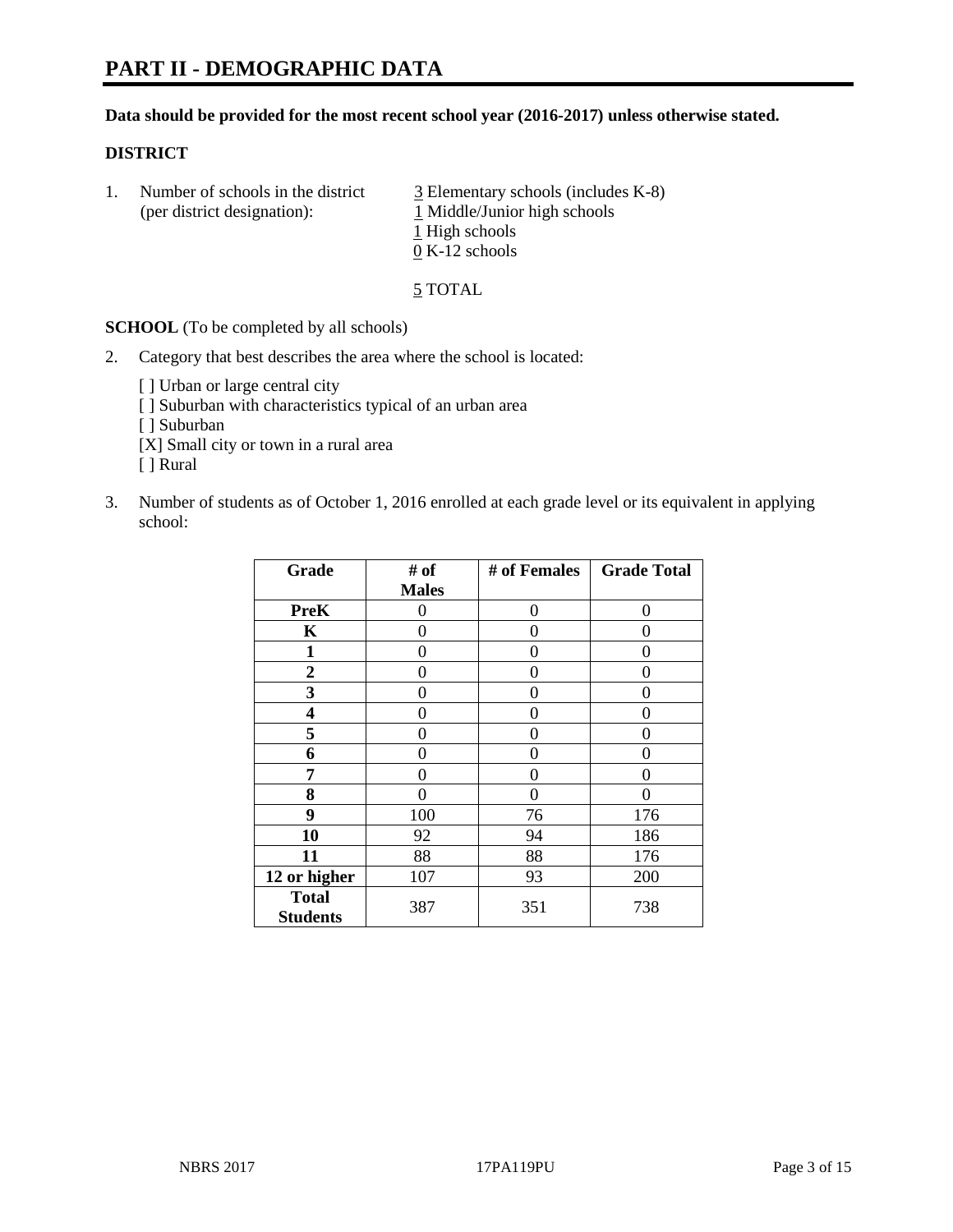4. Racial/ethnic composition of  $\qquad \qquad \underline{0}$  % American Indian or Alaska Native the school: 1 % Asian

 % Black or African American % Hispanic or Latino % Native Hawaiian or Other Pacific Islander 89 % White % Two or more races **100 % Total**

(Only these seven standard categories should be used to report the racial/ethnic composition of your school. The Final Guidance on Maintaining, Collecting, and Reporting Racial and Ethnic Data to the U.S. Department of Education published in the October 19, 2007 *Federal Register* provides definitions for each of the seven categories.)

5. Student turnover, or mobility rate, during the 2015 – 2016 school year: 8%

This rate should be calculated using the grid below. The answer to (6) is the mobility rate.

| <b>Steps For Determining Mobility Rate</b>         | Answer |  |
|----------------------------------------------------|--------|--|
| (1) Number of students who transferred to          |        |  |
| the school after October 1, 2015 until the         | 28     |  |
| end of the 2015-2016 school year                   |        |  |
| (2) Number of students who transferred             |        |  |
| <i>from</i> the school after October 1, 2015 until | 37     |  |
| the end of the 2015-2016 school year               |        |  |
| (3) Total of all transferred students [sum of      | 65     |  |
| rows $(1)$ and $(2)$ ]                             |        |  |
| (4) Total number of students in the school as      | 767    |  |
| of October 1, 2015                                 |        |  |
| (5) Total transferred students in row (3)          | 0.085  |  |
| divided by total students in row (4)               |        |  |
| $(6)$ Amount in row $(5)$ multiplied by 100        | 8      |  |

6. English Language Learners (ELL) in the school: 2 %

17 Total number ELL

Specify each non-English language represented in the school (separate languages by commas): Chinese, English-Barbados, Italian, Spanish

- 7. Students eligible for free/reduced-priced meals: 41 % Total number students who qualify: 311
- 8. Students receiving special education services: 16 %

126 Total number of students served

Indicate below the number of students with disabilities according to conditions designated in the Individuals with Disabilities Education Act. Do not add additional conditions. It is possible that students may be classified in more than one condition.

| 14 Autism                             | $\underline{0}$ Orthopedic Impairment   |
|---------------------------------------|-----------------------------------------|
| 0 Deafness                            | 17 Other Health Impaired                |
| 0 Deaf-Blindness                      | 72 Specific Learning Disability         |
| 6 Emotional Disturbance               | 2 Speech or Language Impairment         |
| 0 Hearing Impairment                  | 0 Traumatic Brain Injury                |
| 14 Mental Retardation                 | 1 Visual Impairment Including Blindness |
| $\underline{0}$ Multiple Disabilities | <b>0</b> Developmentally Delayed        |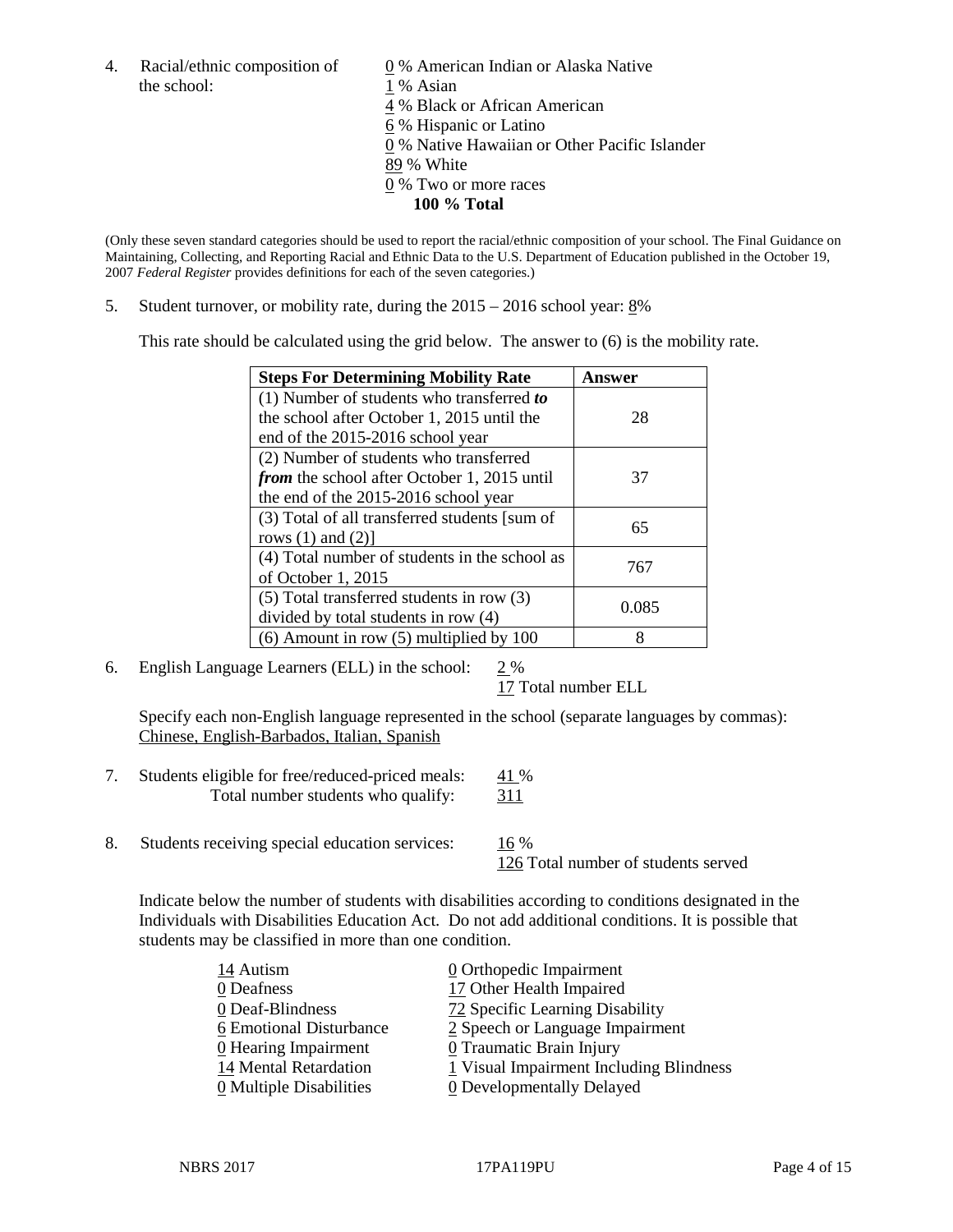- 9. Number of years the principal has been in her/his position at this school:  $1$
- 10. Use Full-Time Equivalents (FTEs), rounded to nearest whole numeral, to indicate the number of school staff in each of the categories below:

|                                        | <b>Number of Staff</b> |
|----------------------------------------|------------------------|
| Administrators                         |                        |
| Classroom teachers including those     |                        |
| teaching high school specialty         | 47                     |
| subjects                               |                        |
| Resource teachers/specialists/coaches  |                        |
| e.g., reading, math, science, special  | 10                     |
| education, enrichment, technology,     |                        |
| art, music, physical education, etc.   |                        |
| Paraprofessionals under the            |                        |
| supervision of a licensed professional | 18                     |
| supporting single, group, or classroom |                        |
| students.                              |                        |
| Student support personnel              |                        |
| e.g., guidance counselors, behavior    |                        |
| interventionists, mental/physical      |                        |
| health service providers,              | 12                     |
| psychologists, family engagement       |                        |
| liaisons, career/college attainment    |                        |
| coaches, etc.                          |                        |

- 11. Average student-classroom teacher ratio, that is, the number of students in the school divided by the FTE of classroom teachers, e.g.,  $22:1$  16:1
- 12. Show daily student attendance rates. Only high schools need to supply yearly graduation rates.

| <b>Required Information</b> | 2015-2016 | 2014-2015 | 2013-2014 | 2012-2013 |     |
|-----------------------------|-----------|-----------|-----------|-----------|-----|
| Daily student attendance    | <b>3%</b> | 91%       | 90%       | 90%       | 93% |
| High school graduation rate | 37%       | 91%       | 89%       | 92%       | 93% |

#### 13. **For high schools only, that is, schools ending in grade 12 or higher.**

Show percentages to indicate the post-secondary status of students who graduated in Spring 2016.

| <b>Post-Secondary Status</b>                  |     |
|-----------------------------------------------|-----|
| Graduating class size                         | 184 |
| Enrolled in a 4-year college or university    | 51% |
| Enrolled in a community college               | 14% |
| Enrolled in career/technical training program | 12% |
| Found employment                              | 18% |
| Joined the military or other public service   | 3%  |
| )ther                                         | 2%  |

14. Indicate whether your school has previously received a National Blue Ribbon Schools award. Yes No X

If yes, select the year in which your school received the award.

15. In a couple of sentences, provide the school's mission or vision statement.

The mission of BAHS is to enable students to meet their academic potential and prepare students for higher education, military service, and/or the workforce.

16. **For public schools only**, if the school is a magnet, charter, or choice school, explain how students are chosen to attend.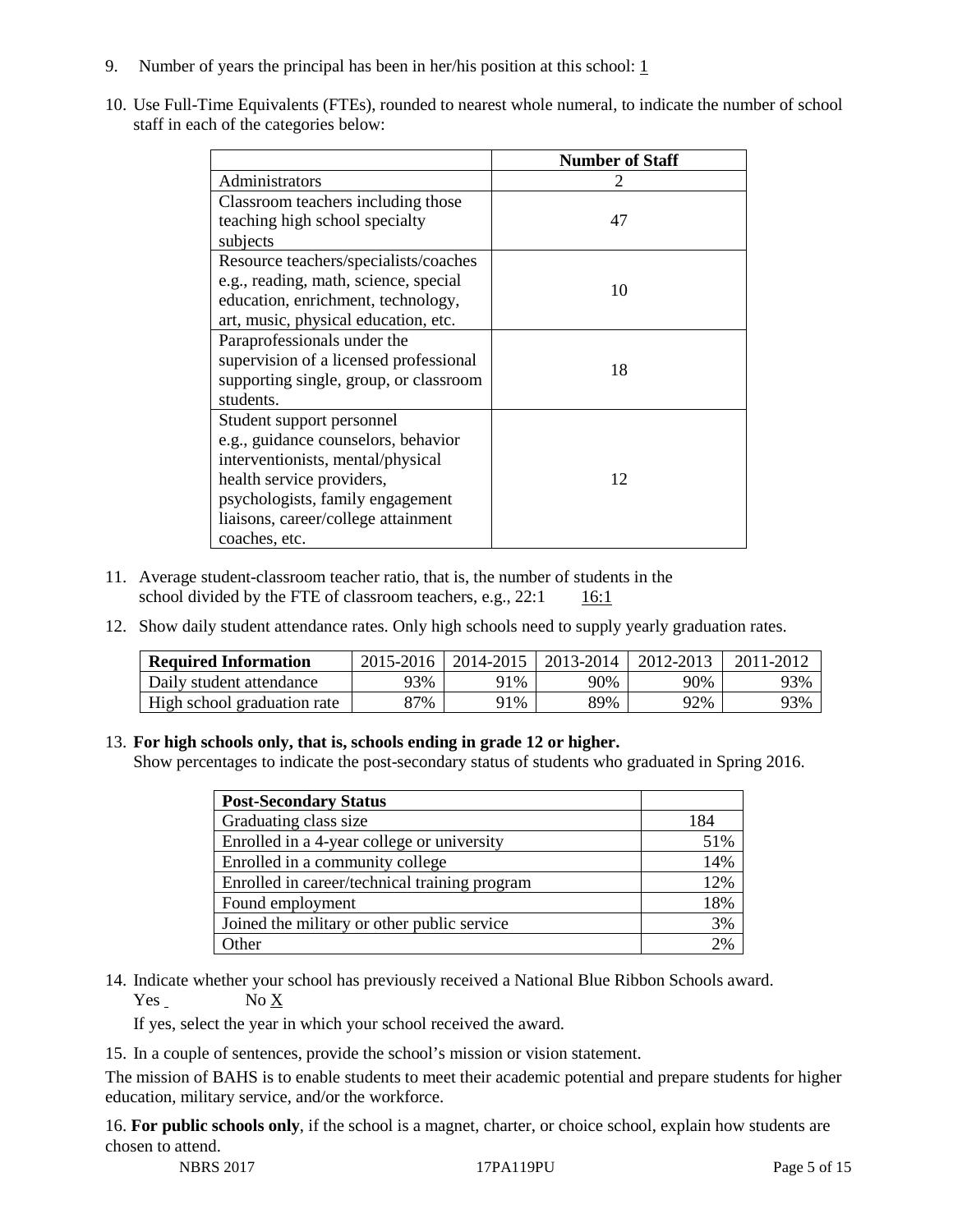# **PART III – SUMMARY**

The mission of the Berwick Area School District is to provide quality education for all which fosters flexible and independent thinking and action within the diverse context of family, community, and cultural structure in order to maximize each student's potential in an ever-changing society. We will be a district that prepares students to meet the multiple challenges they will face in all facets of life. We believe that quality education should be available to all students; students should be adequately prepared for an ever-changing society;  in independent thinking and action; in responsible citizenship; in collaborative partnerships;  in embracing diversity; in maximizing student potential; in a flexible and progressive education.

The Berwick Area High School (BAHS) encompasses approximately 101 square miles, incorporating two counties. In Columbia County, the high school covers Berwick Borough, Briar Creek Borough, and Briar Creek Township. In Luzerne County, it covers the Borough of Nescopeck, Hollenback Township, Nescopeck Township, and Salem Township. Known for our historical roots in industrial commerce, the majority of employers in the Berwick area remain blue collar companies that focus on manufacturing. Weis Snack Foods, Dollar Tree Warehousing, K-Fab, Talen Energy, Commonwealth Health, and the district itself are the largest employers in the area. Approximately 41% of the students are eligible for free or reduced lunches.

BAHS is comprised of grades nine through twelve. All students at BAHS are required to earn twenty-five credits for graduation with a four credit requirement in the four core academic subjects: English, Math, Science, and Social Studies. Students are also encouraged to challenge themselves academically with the availability of Dual Enrollment, STEM, and Advanced Placement opportunities. Students in dual enrollment are given the opportunity to attend college classes and begin earning credits while still in high school. Students attend a variety of local colleges in the area.

BAHS offers students two distinct opportunities to take part in a STEM program. First, BAHS has partnered with Bloomsburg University to provide students with high level college STEM courses. Participating students attend BAHS classes for four periods in the AM and are transported to Bloomsburg University for the afternoon. The district pays for transportation, tuition, and books. Students' second STEM option is through the school's very own in-house STEM program. Beginning in their sophomore year, students who are interested in pursuing a specific STEM-designed curriculum may apply through the guidance office to become part of this advanced, fast-paced, rigorous initiative. STEM students have first access to the school's wide-range of Advanced Placement course offerings.

BAHS also offers all students the option to take part in seventeen approved Advanced Placement Courses. All courses are taught by trained school faculty members, and all AP tests are paid for by the district. In 2016, 164 students completed 362 AP test sessions. The result of this dedication has been a driving factor in the Berwick High School being placed on the National College Board Advanced Placement Honor Roll in 2011 and 2013. Along with this honor, twenty-seven students were recognized as AP Scholars during the 2015-2016 school term, and numerous AP Graduates are now attending higher educational institutions such as Haverford, Duke, Georgia Tech, The Air Force Academy, and Harvard's Summer Institute.

Along with advanced classes, BAHS has also created a variety of remediation classes to meet the needs of all students. These classes include Algebra I Keystone Remediation and Biology Keystone Remediation. Cooperative Work Experience is available for those students desiring to enter the work force after graduation. This program incorporates classroom theory along with practical experience in the workplace. Students are also offered a variety of business and related arts classes to help prepare for post-graduation endeavors.

BAHS also offers the following student services: gifted education, emotional support, learning support, ELA services, Speech Therapy, and Life Skills. Students participating in the BAHS Life Skills program are active in both the school and community. Each year, students and faculty organize and take part in a Special Needs Valentine's Dance in which students from the surrounding school districts are invited to attend. Students also are exposed to the workforce through a transition program.

NBRS 2017 **17PA119PU** Page 6 of 15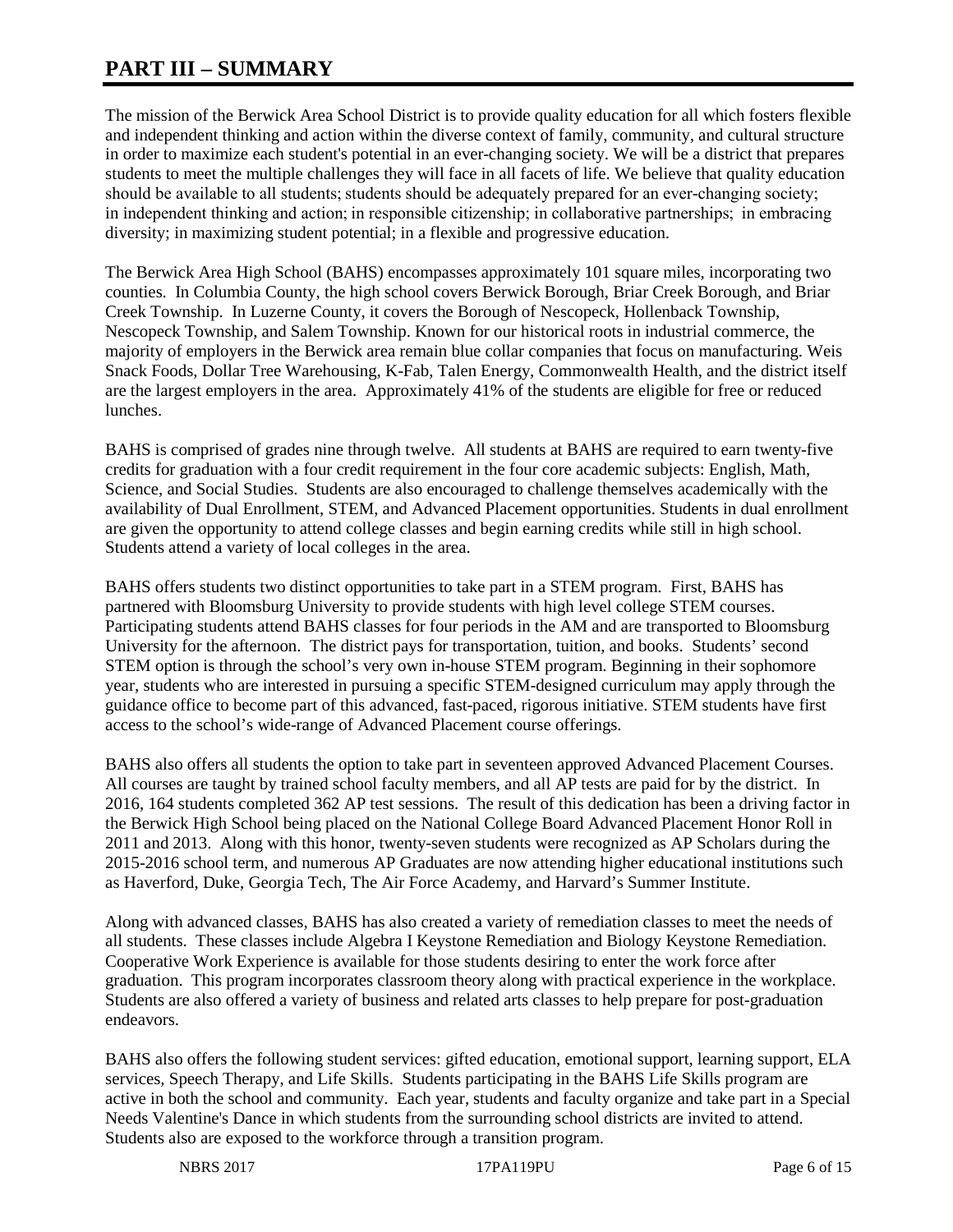To help promote a sense of school community, BAHS currently offers twenty-five student-run, teacheradvised clubs. Along with helping to create a sense of community, students at BAHS have also received academic recognition for their accomplishments. These include but are not limited to the following: 2016 WVIA Quiz Bowl Scholastic Scrimmage Final; FBLA regional, state, and national participation; and, Odyssey of the Mind regional, state, and national participation. Three BAHS students have claimed a fouryear, full-tuition scholarship to Wilkes University as the highest scorer on the Junior contest at the Luzerne County Council of Teachers of Mathematics (LCCTM) held at Wilkes University in the 2015, 2016, and 2017 contests. In addition, twenty-two students in the Biology Club visited Costa Rica to take part in environmental studies.

Along with school clubs, BAHS offers Men's and Women's Chorus, Band, Jazz Band, Swing Choir, Orchestra, and Modernaires. All students are also given the opportunity to participate in twenty-two Varsity, thirteen Junior Varsity, and nine Junior High Sports.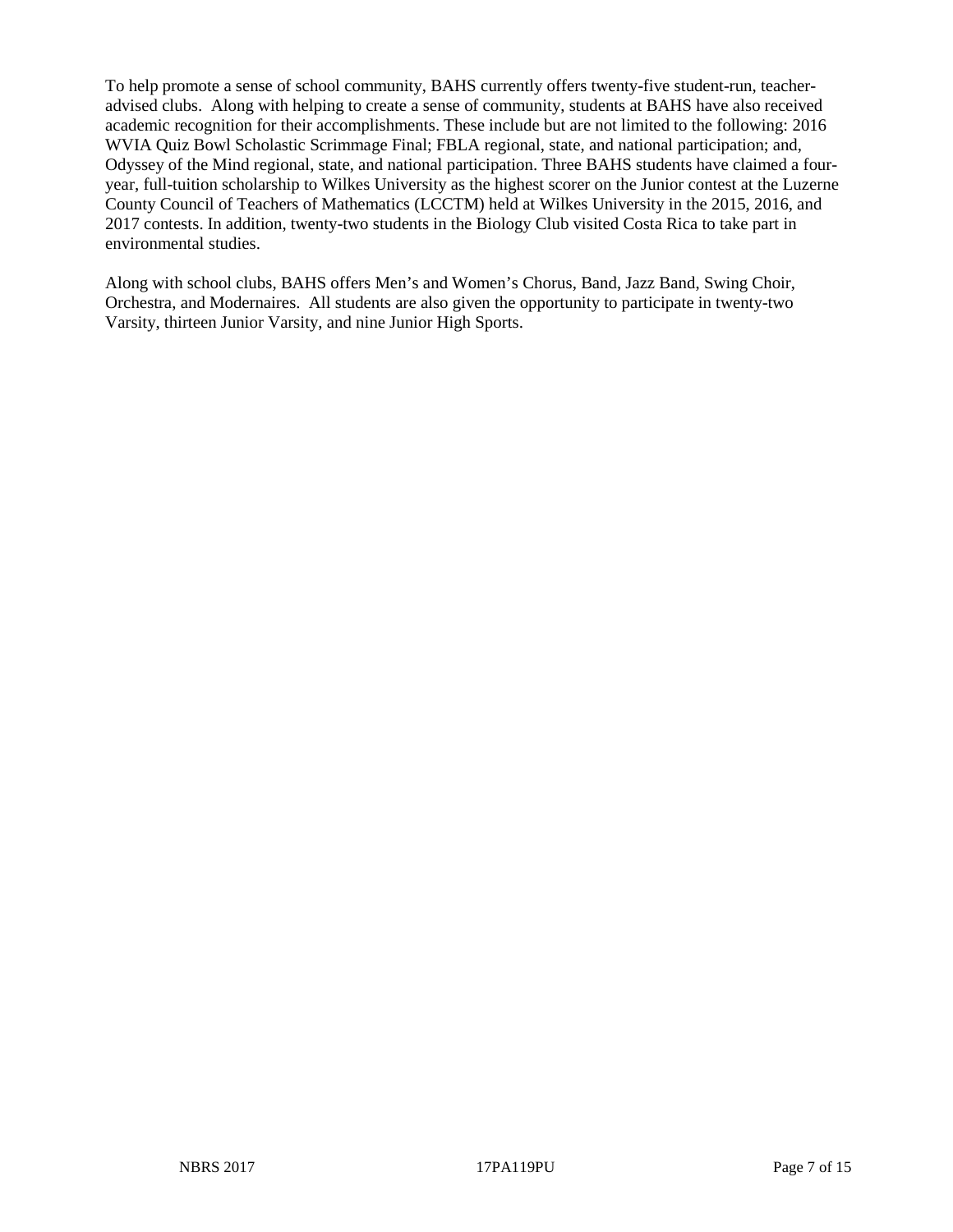# **1. Core Curriculum:**

The BAHS's curriculum is a dynamic, fluid document based on the Pennsylvania core academic state standards. Administration and faculty have rewritten, added, and eliminated courses to improve student success.

The overall goal of the English department is to improve students' competencies in reading, writing, speaking and listening and to provide courses for higher education and career preparation. Freshman may schedule Composition or Integrated Honors English. Sophomores complete World Literature, which is designed to prepare students for success on the PA Keystone Test, and juniors are offered English 11 (Keystone remediation is incorporated in select sections). Senior offerings focus on student writing skills for both higher education and students entering the workforce upon graduation. The two courses offered are REEL Writing, which prepares students for the workforce, and College Writing Honors for students pursuing higher education. All students at BAHS are also offered two AP accredited English courses, STEM Seminar I and II, SAT Prep, Public Speaking, Publications I & II, and Journalism I, II, & III.

Along with the core curriculum, students are engaged in our district and community. Students in the Write Place, our in-house, student-directed writing center, work one-on-one with their peers from the high school and middle school to establish a supportive writing resource. BASH TV is a student-run televised news program to highlight important events and student achievements. English students publish a quarterly newspaper highlighting both local and world events, design and publish the high school yearbook, and are currently organizing a newsletter highlighting local artists, positive news events, and local history documents in association with "For the Cause" NEPA/Berwick Teen Center which works outside the school day to assist teens with a variety of needs.

The math curriculum at BAHS is composed of rigorous courses. Fifty percent of ninth grade students take Algebra 1, 40% take Geometry, and 10% take Algebra II. The progression of courses follows Algebra I, Geometry, Algebra II, Advanced Math, and Calculus. Math electives after taking Algebra II include Probability and Statistics as well as Intro to College and Consumer Math. BAHS offers honor classes in Geometry, Algebra II, Advanced Math, and 3 AP math courses. All curricula, from Algebra I to Calculus, follow standards from PA Common Core at each appropriate level. Algebra II, Geometry, and Advanced Math include content specifically for the National SAT Exam. A great emphasis has been placed on the Mathletics Club. Mathletics started with 4 students in 2010 and has increased to well over 30 students. This is a competition math club where students compete at a regional, state, and national level. The creation of Mathletics has encouraged students to think beyond the classroom and interact with a variety of students across the United States.

The Science Department offers the following courses to meet the eligible content contained within the PA Keystone Exam: Ecology, Biology, and Integrated Science Honors. Integrated Science Honors is a highly rigorous course covering all eligible content within one year. Over five years, 98.5% of the students completing Integrated Science Honors have met the requirements of the Keystone Exam; 69.8% have been advanced. The BAHS Science Department also offers Chemistry, Biology II, Physics, five AP science courses, an in-house STEM Program, and a Biology Keystone Remediation. The Biology Club has traveled to Costa Rica and Tampa, Florida to take part in environmental research and community service. Students also work with special education students to maintain a greenhouse at the BAHS which is partnering with the United Way to grow fresh produce for families in need within the community.

The BAHS Social Studies department has rewritten courses to align to PA Core Standards in Reading and Writing. They have added a civics course for all seniors and also offer three AP courses. Along with the ten courses offered to students, the department has also worked diligently to incorporate community involvement. This begins with the department coordinating both a public district school board meeting and a Berwick Borough board meeting annually; all juniors and AP students attend. Students are also involved in Model UN, Kings College Career Day, School-wide Mock Elections, Making Connection, Diversity Days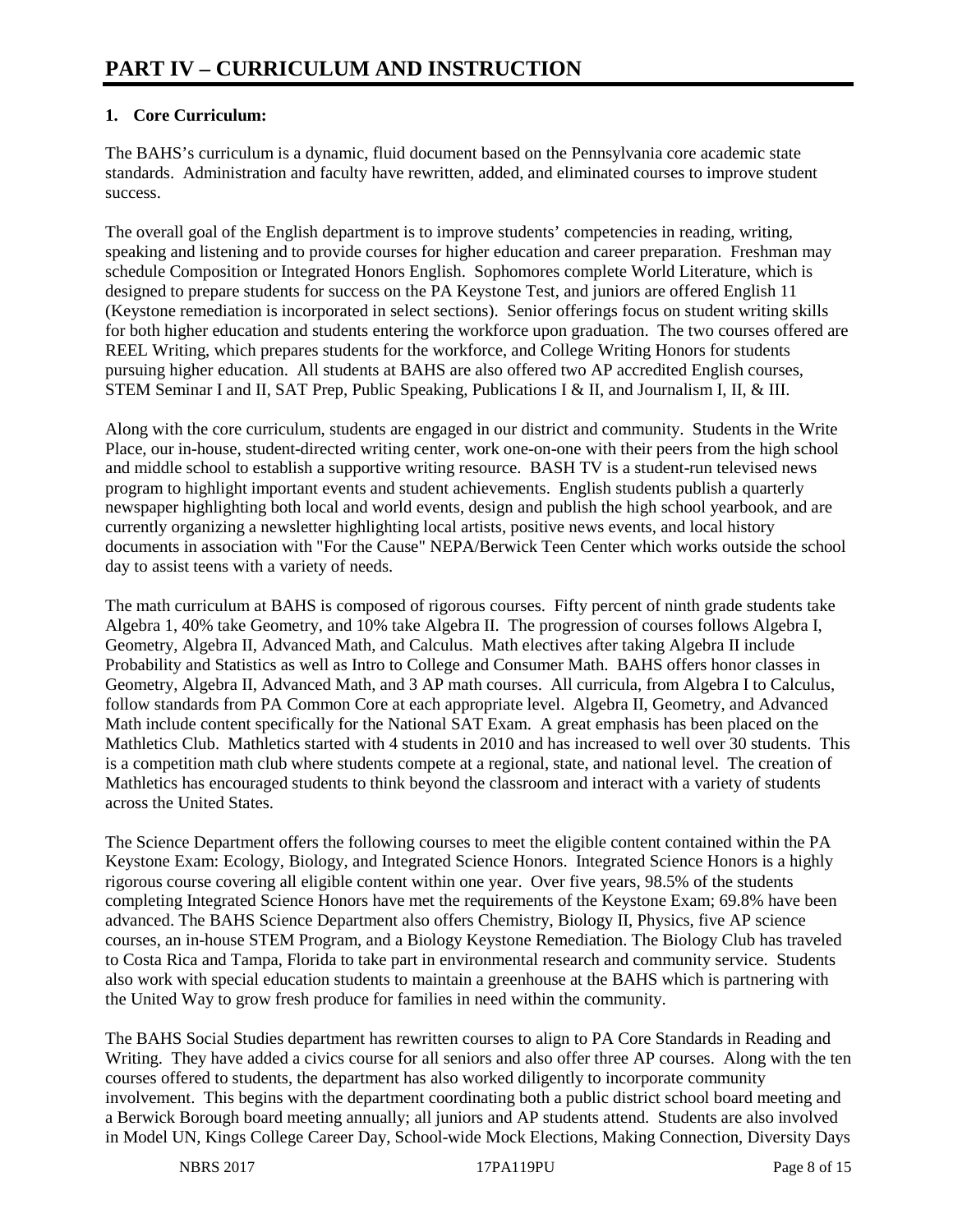at Bloomsburg University, and High School Diversity Days during regular lunch hours.

The BAHS has continued to adapt curriculum to meet the needs of students entering higher education and the workforce. As mentioned above, students are offered a wide variety of rigorous AP/College level courses in all subject areas. Students may also engage in dual enrollment through a variety of local colleges and universities along with a Bloomsburg University and BAHS in-house STEM track. To meet the needs of students entering the workforce, BAHS has reinstated a Cooperative Work program and has continued to develop core courses such as REEL Writing, Economics, Civics, and Consumer Math to establish the life skills needed by all productive citizens. The BAHS has also established a Transition program through the Special Education Department to employ students with special needs.

#### **2. Other Curriculum Areas:**

The arts in the BAHS are well established and supported by the administration and the community. The Music and Choral Departments offer eleven courses, including Men's and Women's Chorus, an assortment of Music Theory courses, Music Appreciation (required for all freshman), Swing Choir, Orchestra, Piano, and Band. Along with Music and Choral, the BAHS also offers six Fine Arts courses along with AP Art History. All courses are open to the entire population and count toward graduation credits with only a few freshman restrictions due to specific course prerequisites. The Arts Department is very active outside the classroom. Examples of this include but are not limited to the following: performances in Orlando, Florida and Virginia; numerous public concerts held at the high school; and, participation in sporting events, Santa Parade, Victorian Nights, City Hall Concert Series, Christmas Boulevard, Riverfest, Nursing Home and Hospital concerts, school murals, and creation of murals throughout the community. This participation not only provides education in the specific areas, but it also enlightens the students on the programs and needs throughout the community. Enrollment in the arts classes is 830.

The Physical Education Department has begun to rewrite courses that focus on fitness for life, nutrition, physical and mental health, peer pressure, and stress. To initiate this goal, all freshman students are mandated to receive Health and Safety Education. All students are also offered grade-level physical education courses, Conditioning, Sports Medicine and Athletic Training, and Personal Nutrition. Along with offered courses, the administration and board of education have deemed it appropriate that students may earn .25 credits per approved extracurricular PIAA-approved athletic sport with a maximum of 2 credits throughout their high school career.

The BAHS currently offers three foreign languages: Spanish, Chinese, and Latin. Spanish I, II, III, IV, and AP Spanish are taught in a traditional classroom setting. To remain current, administration encourages language teachers to participate in trainings. Recently, faculty members attended both AP trainings and local language trainings in a neighboring district. The BAHS Chinese courses are offered through a distant learning model. A certified native teacher employed by the Berks IU instructs students daily via interactive technology. The instructor uses a variety of methods including recordings, songs, power point presentations, computer activities, and games to promote communication. A trained BAHS faculty member remains in the room to assist students and address any technical issues. Latin is being offered as a hybrid class with the core curriculum being delivered online with teacher support. All students are eligible to register for the language classes. The Language Department has continued to promote cross-curricular learning when appropriate. An example of this effort was joining with the Family and Consumer Science Department to allow native Spanish students to demonstrate cultural activities such as food preparation. Enrollment in foreign language classes is 200.

The Technology and Business Department at the BAHS offers an array of courses to meet the needs of the students. Courses offered through both departments include the following; Web Page I, Digital Graphics, Game Programming with JAVA, AP Computer Science, Advanced Computer Applications, Mechanical Drawing, Computer-Aided Drafting and Design, Architectural Drafting, Advanced Computer Aided Drafting, 3-D Dimensional Design, and STEM CADD. All courses are offered to the entire student body with some restrictions dependent upon course prerequisites. Enrollment in technology and business classes is 699.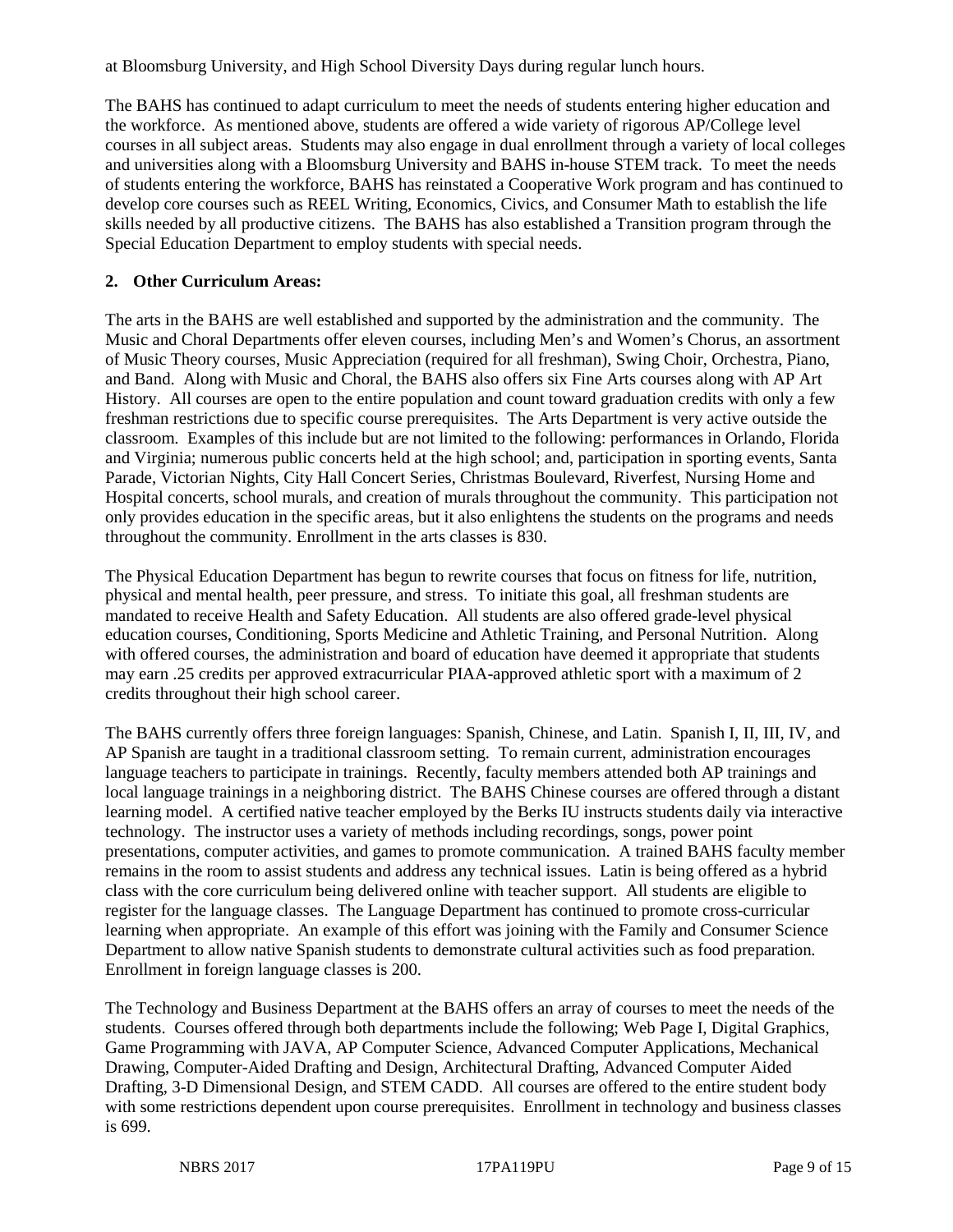Along with the above mentioned programs, the BAHS offers several courses for the betterment of the students and school. Independent Study Project is offered for any student requesting a course which will not fit into their schedule. Administration, guidance, and faculty work with the individual student to meet the specific need. Child Development is a course offered to all students seeking information on parenting and child care. This course is beneficial for those students faced with pregnancy and raising a child while attaining a high school diploma. PEER Tutoring is a course created for students to become more aware of various disabilities, learn to advocate for people with disabilities, and establish appropriate relationships with disabled high school students. The Business Department at the BAHS also offers two courses; Fundamentals of Investing and Personal Finance for those students immediately entering the workforce after graduation.

#### **3. Instructional Methods, Interventions, and Assessments:**

The BAHS has incorporated a variety of tiered instructional approaches to meet the individual needs and instructional goals of all students. This process began with administrative structural changes which included the addition of Department Head teachers in English, Math, Science, Social Studies, Language and Related Arts. The successful candidates were given a stipend and scheduled time for academic duties throughout the day. Academic duties include the following: department meetings, data collection and distribution, course reviews, curriculum writing, and administration meetings. BAHS also implemented a 1:1 laptop program in 2014. With all students having laptops, teachers are able to seamlessly integrate technology into the curriculum so that all students have the ability to create, communicate, and collaborate on assignments aligned to the curriculum.

The next course of action taken by the BAHS was to provide accurate data to all teachers involved in the educational process. Through the use of Data Interaction for Pennsylvania Student Assessments – eMetric, administrators and department heads created binders containing student data. This data was shared with individual teachers according to class rosters. Teachers were trained by administration on how to create and interpret a variety of data reports. Department Head teachers continue to use the eMetric data during monthly department meetings. After analyzing data, tier 2 remediation classes in Algebra I, ELA/Literature, and Biology were created. All students not receiving proficiency following the first Keystone Exam are placed into the appropriate remediation classes and are retested following the completion of the appropriate remediation course.

Algebra I remediation is provided in a co-taught half-year course. In this course, two instructors (one core subject, one special education) personalize the individual student's needs based on eMetric reports. The course curriculum is based on the Algebra I eligible content obtained by the SAS site, and Coach Books are used as a resource. Student progress and achievement are monitored using Edmentum's Study Island. Study Island is designed to support formative assessment strategies in the classroom.  Students are engaged using standards-based practice and reinforcement of Pennsylvania Core Standards. Study Island provides Keystone Exams preparation, instruction, assessment, and data reporting analyzed by faculty. Instant feedback and built-in remediation provide support for the students. Teachers also utilize benchmark data throughout the school year provided by Study Island. All data gathered through Study Island is used to develop instruction for the individual students. After the completion of each course, students are retested through the Keystone Exam.

ELA/Literature remediation is accomplished through identified English 11 courses. These courses are cotaught with one core subject and one special education teacher. Differentiated instruction is delivered using "skeleton" notes on 3 levels, assessments are adapted by both format and content, and varying activities such as homework menus and student-chosen assignments are incorporated. All materials are presented in varying modalities. Study Island, Quizlet, Turnitin.com, Web Quests, Writing Prompts, Educational Videos, and Power Point Presentations are utilized to present students with the ELA eligible content.

Biology remediation is a half-year blended course which utilizes e-Metric data, Edumentum's Plato Biology Course, and teacher-led instruction. Plato software offers academic support through practice, immediate feedback, and built-in remediation to increase student understanding of Pennsylvania's core standards. Plato provides a real-time data dashboard which assists teachers in providing differentiated instruction according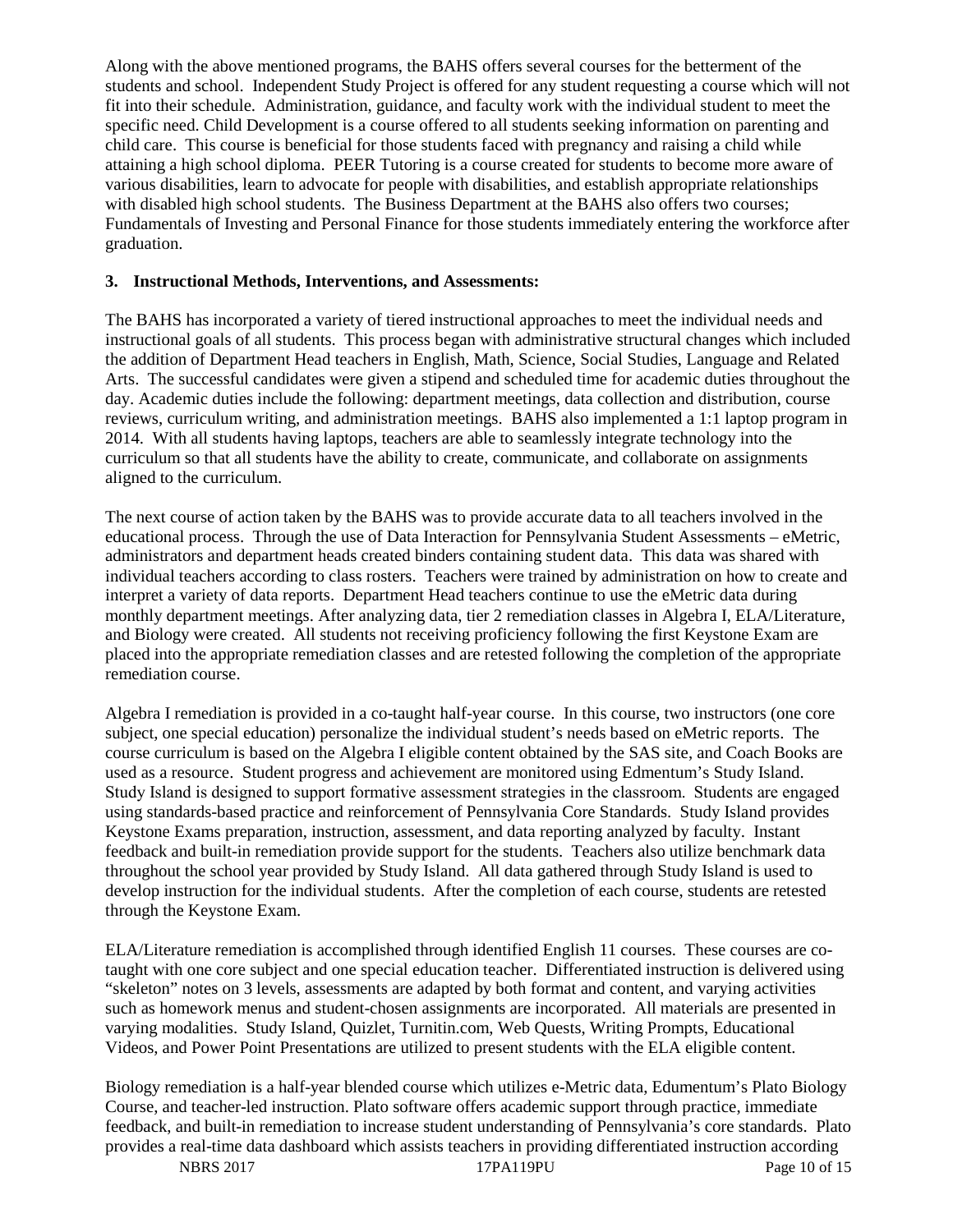to specific educational needs.

Students receiving individual instruction through an IEP receive not only co-taught tier 2 remediation courses but also a tier 3 Study Skills Course. This course is directed and monitored by a certified special education teacher, and class size is intentionally kept low in order to foster one-to-one remediation. Each course contains curriculum supporting ELA/Literature and Mathematics. Students are progress monitored according to their IEP using a variety of resources such as Study Island assessments. Teachers are provided a list of resources to utilize, including but not limited to the following: Study Island, Read Naturally, Wonderworks, and Coach Books. Along with the core curriculum, students are exposed to career information to help facilitate informed career decisions, and teachers spend time instructing students on lifeskill information.

Students who have not been successful through the aforementioned tier 2 and 3 ELA remediation courses are scheduled to participate in a tier 3 Wilson Reading System course. This course is conducted by a Wilson certified district teacher. Students receive a structured literacy program based on phonological-coding research and Orton-Gillingham principles. Through this approach, students learn fluent decoding and encoding skills to the level of mastery. Students receive instruction in the following areas: phonemic awareness, decoding and word study, sight word recognition, spelling, fluency, vocabulary, oral expression, and comprehension.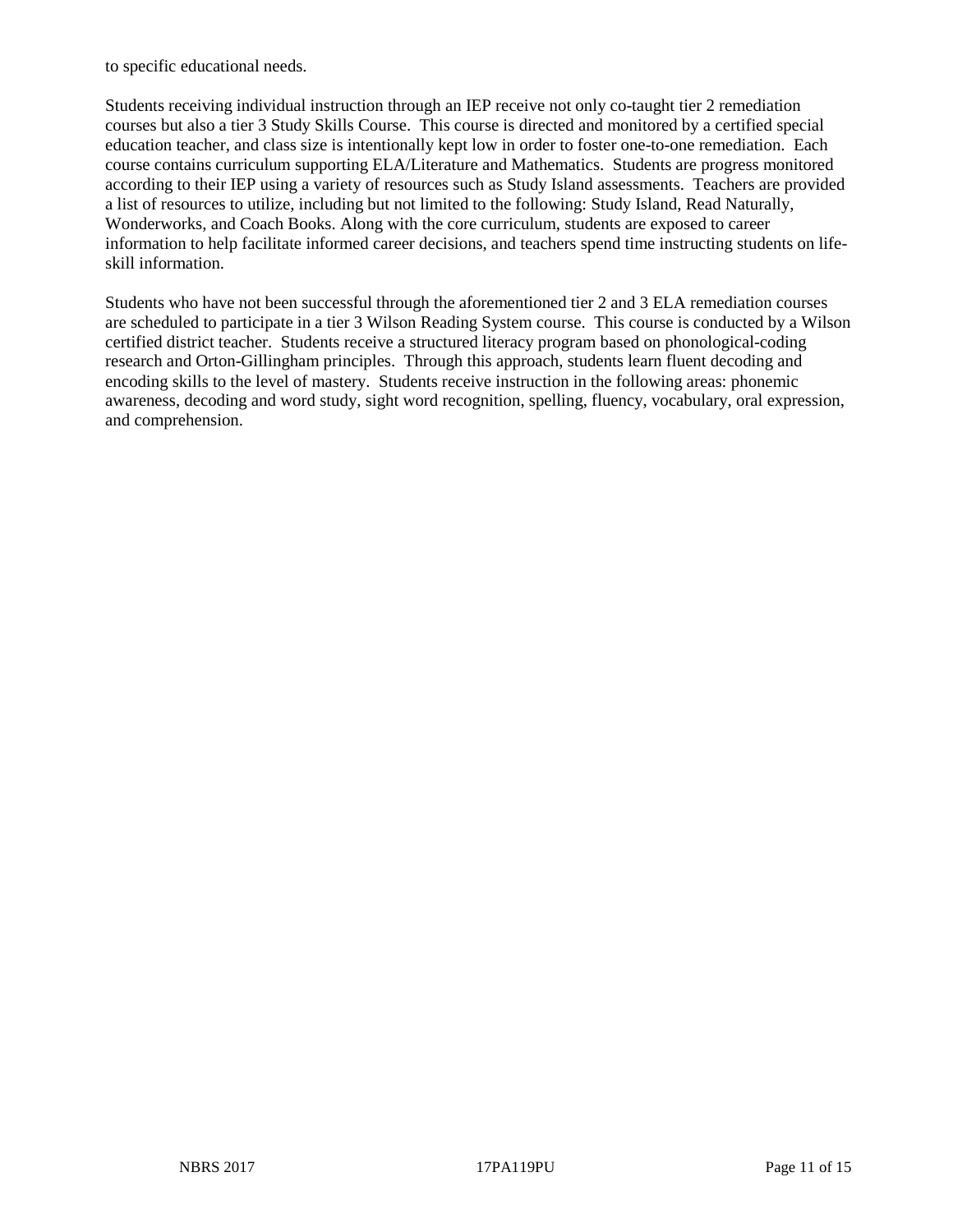## **1. School Climate/Culture:**

Student motivation is one of the biggest challenges at the BAHS due to both positive and negative distractions. At BAHS, we have chosen to meet this challenge by engaging and motivating students through a variety of activities in both the academic and non-academic fields. Along with the twenty high school clubs, students are also engaged in a variety of competitions and tournaments which include but are not limited to the following: Model UN, CSIU Computer Fair, Bloomsburg University High School AP Programming Contest, Scholastic Scrimmage, FBLA, King's University Mathematics Contest, MT Academic Challenge Quiz Bowl, Ithaca High School Brain Busters V Quiz Bowl Tournament, Dickinson College Capital Area Math Competition, Bucknell University TEAMS Physics/Engineering Competition, and J.S. Gold Math Contest at Bucknell University.

Students are also offered a wide variety of sports-related activities. Students participating in our PIAA sports have been provided state-of-the-art facilities. Within the last five years, the Berwick Area Board of Education has completed a new multi-purpose turf track and field facility, constructed a new turf baseball complex, added fencing and dugouts for girls' softball, refurbished the aquatics center, built a new press box at the football complex, refurbished annually all six gym floors, and supported mandated training for all coaches and volunteer coaches.

The Berwick Board of Education has also taken actions to support the students involved in the arts at BAHS. This includes a 1.5 million dollar auditorium renovation project and the support of a bi-yearly trip for all band students to perform in Florida.

Along with student activities, BAHS has also taken advantage of a recent Safe Schools grant to establish a recognized Berwick Area School District Police Force. This force is currently staffed by two retired state police officers. This proactive measure was taken to ensure both students and parents that safety is a priority for the district with a focus on the high school.

The principal and vice principal at BAHS strive to establish a positive working relationship with the faculty and staff. This includes, first and foremost, communication. Communication has been strengthened through consistent meetings with staff members in a variety of settings, including faculty meetings, monthly union meetings, and an open-door policy where teachers are aware that both administrators are available upon request.

High school faculty members have also been supported in their effort to raise money for student scholarships and local charities. Two examples are BAHS teacher "Jeans Day" where teachers wear jeans or casual dress once every other week and contribute financially toward two senior scholarships presented at the annual scholarship assembly. Also, in a coordinated effort between the BAHS and the BAEA, the faculty participated in a week-long fundraising effort in support of ThinkBIG. ThinkBIG raises money for the families of children diagnosed with pediatric cancer.

## **2. Engaging Families and Community:**

The BAHS credits a large majority of its success to an improved effort to incorporate and inform parents within the district. This communication begins with administration encouraging teachers to contact parents in a variety of media outlets for both positive and negative behaviors. Teachers have also been offered professional development to help with teacher websites. Several teachers at the high school have also begun to record their classes and post online for those students who need remediation or have missed class.

The administration and faculty prioritize family relationships by holding events throughout the school year to engage parents in the school community. Some of these events include Open House, Homecoming Ceremony, Drug and Alcohol Awareness Night, Social Media Awareness, Winter and Spring Choral and Band Concerts, and Academic Hall of Fame Ceremonies. Parents also serve on our Strategic Planning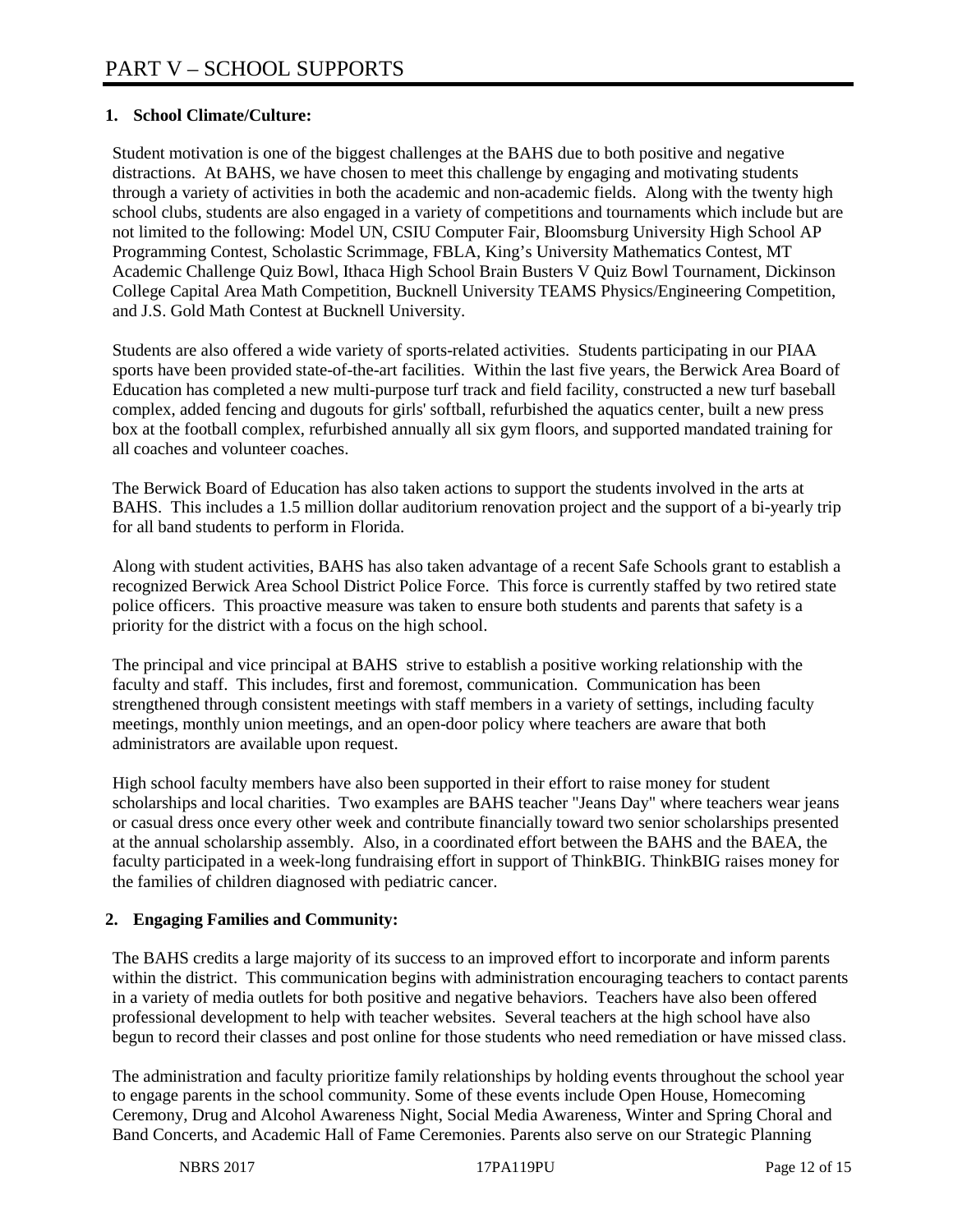#### Committee.

The BAHS also celebrates an annual Senior Night Scholarship Awards ceremony and Underclassmen Scholarship ceremony. These two events award financial scholarships donated by local businesses and individuals within the community. The BAHS is very proud to report that over \$126,000 was distributed to the student body in 2016.

The guidance department at BAHS has taken a lead role in parent communication. Each day the guidance secretary emails the student bulletin to all parents, highlighting major events both current and upcoming. Throughout the year, the guidance counselors and administrators have a variety of parent information nights. These events include but are not limited to the following: Freshman Orientation, Financial Aid Night, Junior Information Night, Senior Information Night, and STEM/AP/Dual Enrollment Night. Guidance counselors also work with administration to administer a Career Day during school hours. This event includes inviting a wide variety of professionals, businesses, and agencies throughout the community to speak with students. Students are allowed to choose from a list of career options and attend the appropriate presentations.

Along with teacher and administration initiatives, the students at BAHS sponsor a wide variety of community outreaches. Students who belong to the Interact Club organize community blood drives through both the American Red Cross and Geisinger. Youth in Philanthropy students are involved with the distribution of community grants. The Honor Society students are highly involved with preparing and distributing lunches for low income students within the district, at both the secondary and elementary level. Interact and Student Council work with faculty members to provide a free Thanksgiving Dinner for all senior citizens within the district, and the BAHS Art Club takes part in creating displays for the annual Berwick Christmas Boulevard.

A graduation requirement for all high school seniors includes acquiring 20 hours of community service. To assist our students with this requirement, each year local charitable agencies attend all lunch periods to meet with students and discuss opportunities to give back to their community.

## **3. Professional Development:**

Berwick Area High School has a comprehensive Professional Development Program that focuses on research-based best practices and standards. It is a collaborative model that is multifaceted to ensure every staff member continues to be a life-long learner. Berwick also emphasizes the importance of growing the profession of teaching and learning. The Professional Development Plan is established through collaboration with administration and the professional staff. District need is assessed through district and building data, observations, walk-through observations, professional development surveys, and federal and state mandates. The majority of professional development is executed through a combination of in-service days, department head meetings, after-school trainings, and faculty trainings.

When Pennsylvania was scheduled to adopt the new Teacher Effectiveness Model during the 2013-2014 school year as a result of Act 82, the BASD began preparing for the new model. Multiple professional development workshops were held on the Charlotte Danielson Framework for Teaching model. A new Differentiated Supervision model was adopted for the 2013-2014 school year. Training was conducted on the new model including a focus on Student Learning Objectives, and teachers aligned their goals to the specific student learning needs. This goal-oriented approach enabled our school to continue its focus on increasing student achievement for all learners. Administrative-led trainings have also included a wide variety of teacher-requested technology information.

The teacher-led model has also become increasingly effective through the high school. Teacher-led trainings have included curriculum writing, website reviews, Wilson Reading, Read Naturally, IXL, and Study Island. Not only has the district saved thousands of dollars through this method, but the district has promoted teacher leadership at all levels.

NBRS 2017 17PA119PU Page 13 of 15 Along with inter-district trainings, the BAHS is also dedicated to encouraging teachers to pursue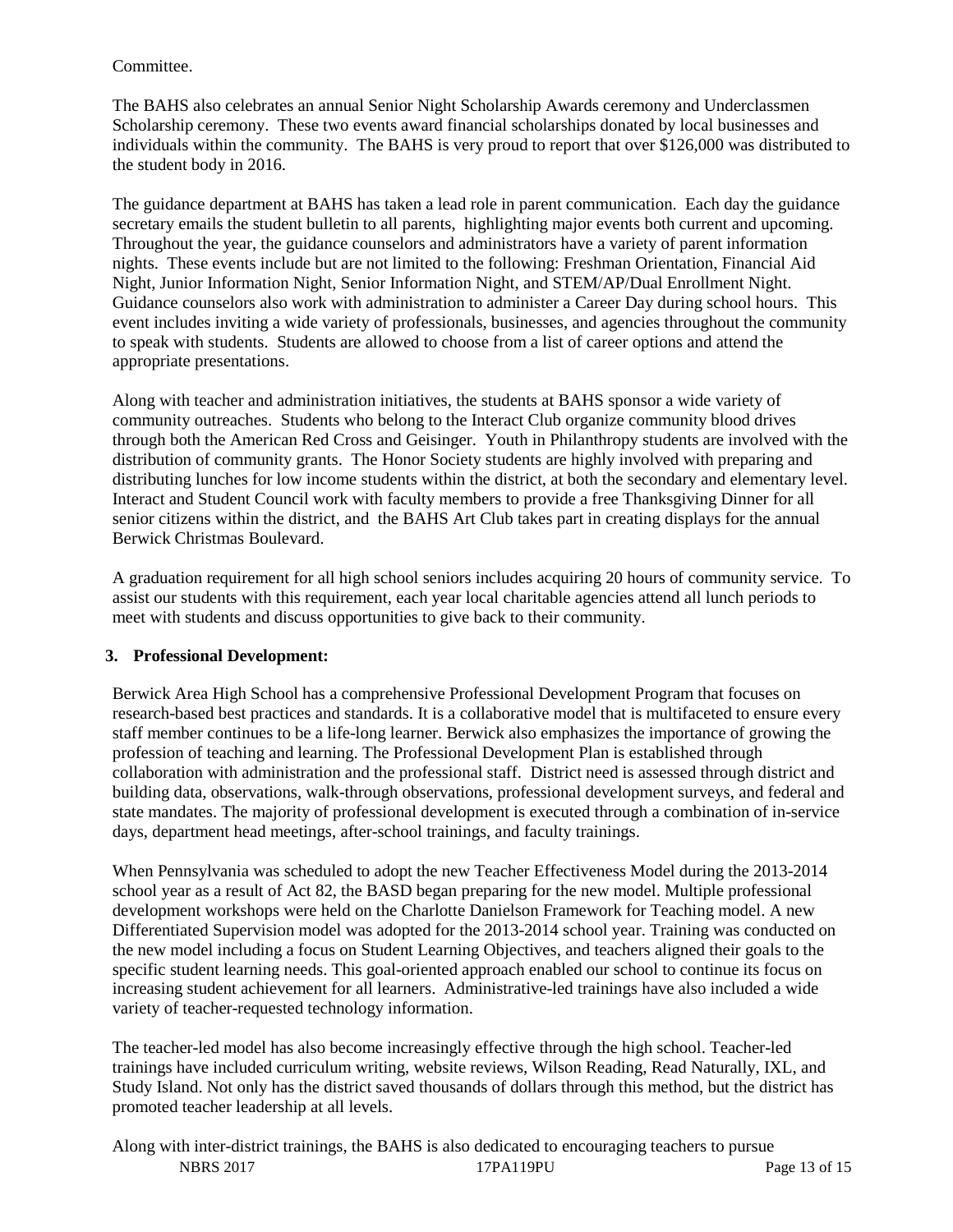professional training on a host of school-related educational outcomes. A leading push has been to provide all necessary resources for teachers to be trained before being placed in any Advanced Placement curriculum. Teachers have also worked with the Department of Education regarding range finding, item review, the rewrite of questions, and evaluation and development of State Keystone Tests, and Project Based Assessments. This knowledge has been instrumental to our staff, allowing them to incorporate standards and eligible content into our dynamic, fluid curriculum.

Along with academic improvement, professional development has also focused on the social and emotional welfare of our students. District administration has provided outside speakers and organizations to speak to our staff about teen suicide, gang awareness, social media, bullying (Rachael's Challenge), and drugs and alcohol.

Two year-long induction training programs have also been refined in the BAHS. New teachers are provided with a two-day training prior to the beginning of the school year, paired with a faculty mentor, and meet with an administrator monthly as a cohort to discuss a variety of educational strategies.

#### **4. School Leadership:**

The school principal serves as the instructional leader for Berwick Area High School. The principal's belief system centers on defined autonomy that empowers all members of the school to be active stewards for the school's mission and vision of excellence in learning. Synchronously, the school principal believes that all staff members and students are worthy of respect and should be afforded the opportunity to learn new concepts and skills on a continual basis. The school principal works diligently to create an educational environment that is safe, engaging for all stake holders, supports personal growth in all students, and recognizes and rewards student achievement both in the classroom and in extracurricular endeavors. The school principal believes strongly that a school is only as great as those who dedicate themselves to teaching and mentoring the young men and women who attend the school.

The principal empowers many faculty and staff members throughout the school to be leaders of others. The school is divided into the following departments: Math, English, Social Studies, Science, World Languages, and Related Arts. Each department has a department lead teacher who meets with the high school administration on a regular basis to discuss needs in the areas of student engagement, curriculum, assessment, and all other department needs throughout the school year. The school principal and the assistant principal of the high school take very active roles in leading instructional meetings throughout the school, including faculty meetings and department head meetings. Both administrators are visible throughout the school day monitoring classrooms through informal walk-through observations and classroom observations. The classroom observation cycle includes a pre-conference meeting between principal and teacher, the lesson observation, teacher reflection, and a post-observation conference where the teacher and principal discuss the teacher's rating using the Danielson Framework for Teaching.

Along with department head meetings, the high school administration has found it imperative to conduct monthly meetings with the building union representatives. At these meetings, all parties freely discuss an array of issues including but not limited to: school climate and morale, student behavior, curricular changes, technology, state testing, scheduling, and state and federal mandates.

Effective communication has been a focus of BAHS. At the start of every month, the school principal's administrative assistant sends a monthly outlook to the faculty and staff detailing the major events scheduled for the upcoming month, the weekly meeting schedule, and other important items of information.